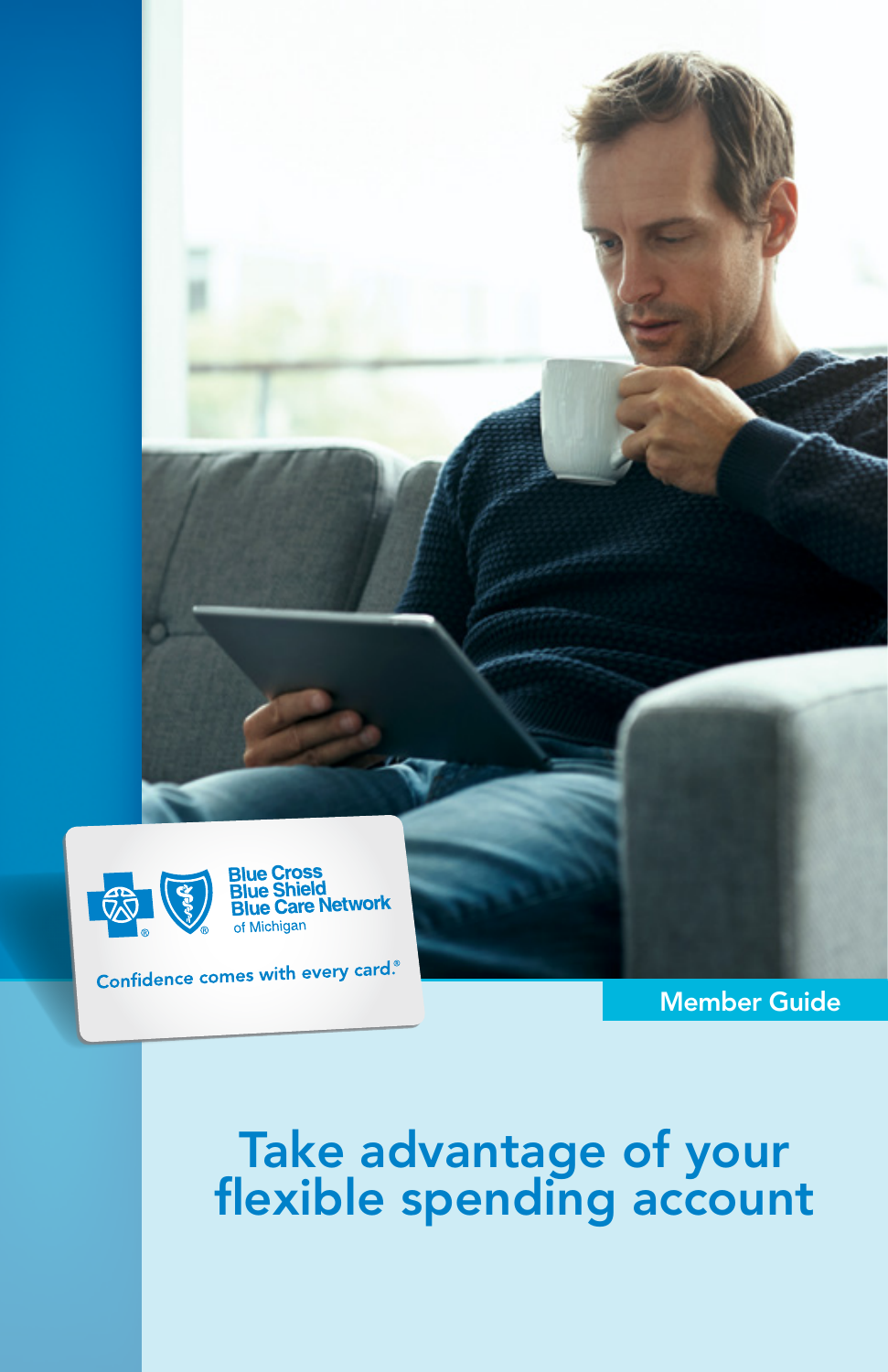

## Understanding your FSA

A flexible spending account, or FSA, is a health care savings account that allows you to set aside pretax dollars to pay for qualified health care services. If using an FSA is new to you, this guide will help you understand how it all works.

- See PAGE 3 for information about the different types of FSAs.
- See PAGE 5 to learn how to use an FSA.
- See PAGE 6 for information about managing your FSA and health plan.

## Get the basics about FSAs

Your employer may choose to offer you one or all of these FSA options:

- 1. A medical FSA that allows you to set aside pretax dollars to pay for qualified medical expenses
- 2. A dependent-care FSA that allows you to set aside pretax dollars to pay for qualified dependent-care expenses
- 3. A limited-purpose FSA that reimburses qualified dental or vision services, or a combination of both, when paired with a health savings account
- 4. A post-deductible FSA that reimburses qualified expenses only after the plan-year deductible when paired with an HSA
- 5. An FSA spending account only that reimburses qualified medical expenses if you don't have Blue Cross Blue Shield of Michigan medical, dental or vision coverage
- 6. An FSA ancillary only that reimburses qualified medical expenses if you have Blue Cross dental or vision coverage, or both, but don't have Blue Cross medical coverage

Each year, the IRS determines the maximum contribution limit for FSAs. However, your employer can further limit the annual contribution amount. Visit *irs.gov*\* for more information.

\*Blue Cross Blue Shield of Michigan doesn't own or control this website.

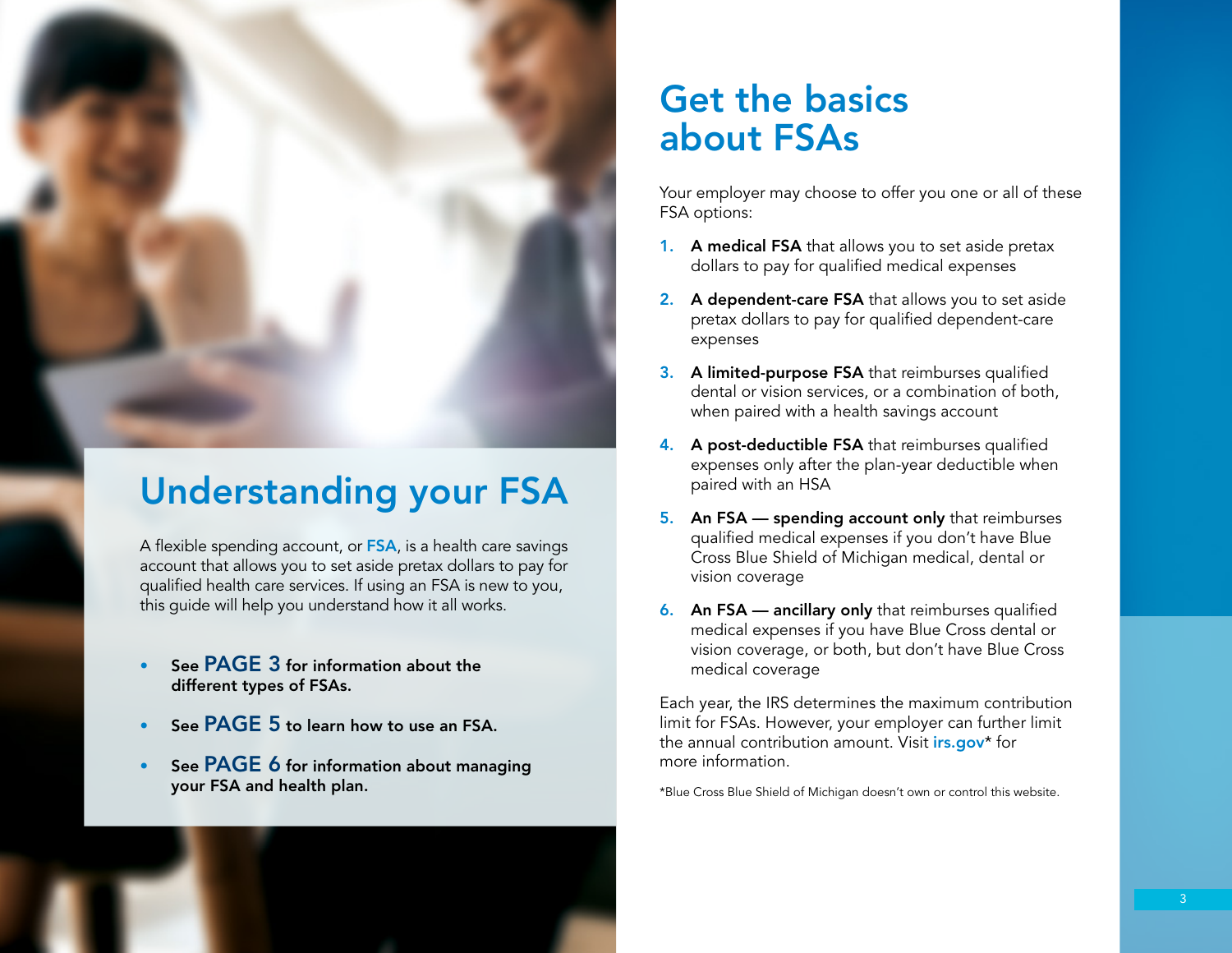## What are the benefits of having an FSA?

#### Control

You determine how much to contribute and how to spend the money in your FSA.

### • Increased spendable income

Payroll contributions to your FSA lower your taxable income, which may increase your net income.

Tax benefits Your payroll contributions aren't taxed.

### • Stability

Setting aside a nest egg for out-of-pocket costs allows members to plan for health expenses, such as prescription refills and doctor visits.



# Using your FSA

You and your employer may contribute funds to the FSA. The money you contribute will be automatically deducted, pretax, from your paycheck. And you can use the funds in your FSA to pay for or get reimbursed for qualified health expenses.

With an FSA, the "use it or lose it" rule applies. Money not spent by the end of the plan year may be forfeited unless the employer selects an optional carryover feature:

- **Run-out period:** Your employer may choose to allow an extended period after the end of the plan year for employees to file claims for expenses.
- Carryover or grace period: Your employer may choose to offer carryover or a grace period, but not both. Carryover allows employees to take up to a maximum of \$550 of unused funds into the next plan year, however, amounts above \$550 will be forfeited. A grace period gives employees two and a half months after the end of the plan year to use funds.

### What is a qualified expense?

This is an expense for health care as defined by the IRS and your employer. Depending on the type of FSA you have, qualified expenses could include deductibles, coinsurance, copayments, fees for dental and vision services, fees for day or adult care and more. See your employer or visit irs.gov\* for a list of qualified expenses.

### How do it get reimbursed for qualified expenses?

Depending on the type of FSA, you can use a debit card to pay for qualified expenses onsite, or pay your out-of-pocket costs upfront and then submit your claims for reimbursement.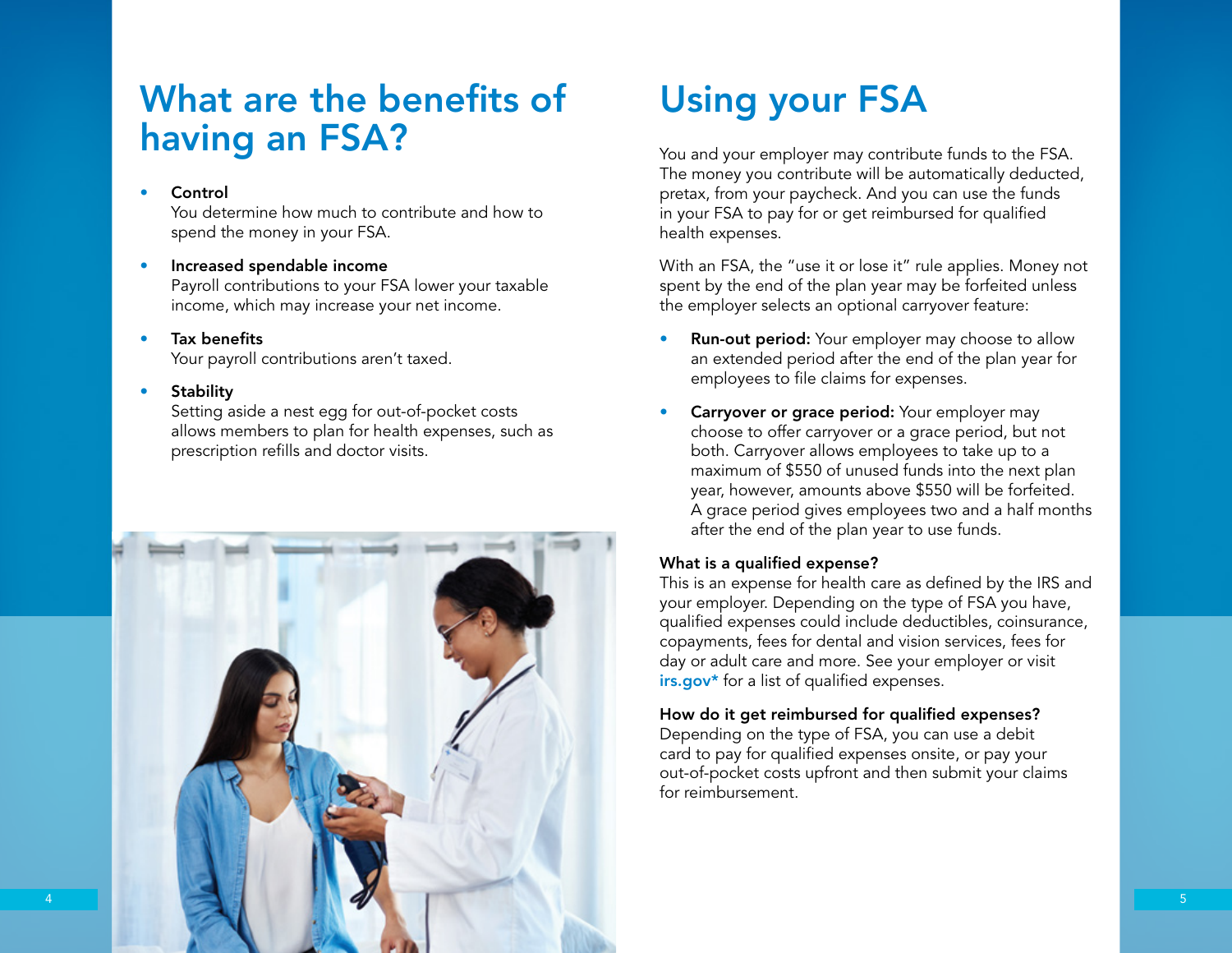## Manage your FSA and health plan

We've made it easy to stay on top of things with your Blue Cross member account. Use the account to:

- Manage your FSA
- Get a snapshot of your deductible and out-of-pocket maximum balances
- Check the status of claims
- See what's covered by your health plan
- View your virtual ID card
- Find a doctor
- And much more!

Access your member account anytime, anywhere at bcbsm.com or through our mobile app.

## Don't have our mobile app?

Search "BCBSM" in Google Play™ or the App Store® to download it today.



Apple and the Apple logo are trademarks of Apple Inc., registered in the U.S. and other countries. App Store is a service mark of Apple Inc., registered in the U.S. and other countries. Google Play and the Google Play logo are trademarks of Google Inc.



## Questions?

If you have questions about your health plan:

- Visit bcbsm.com (log in as a member) or use our mobile app.
- Call Customer Service at the number on the back of your member ID card.

If you have questions about your FSA:

- HealthEquity FSA: Call HealthEquity Member Services at 1-877-284-9840.
- HSA Bank FSA: Call HSA Bank Customer Contact Center at 1-877-848-0238.